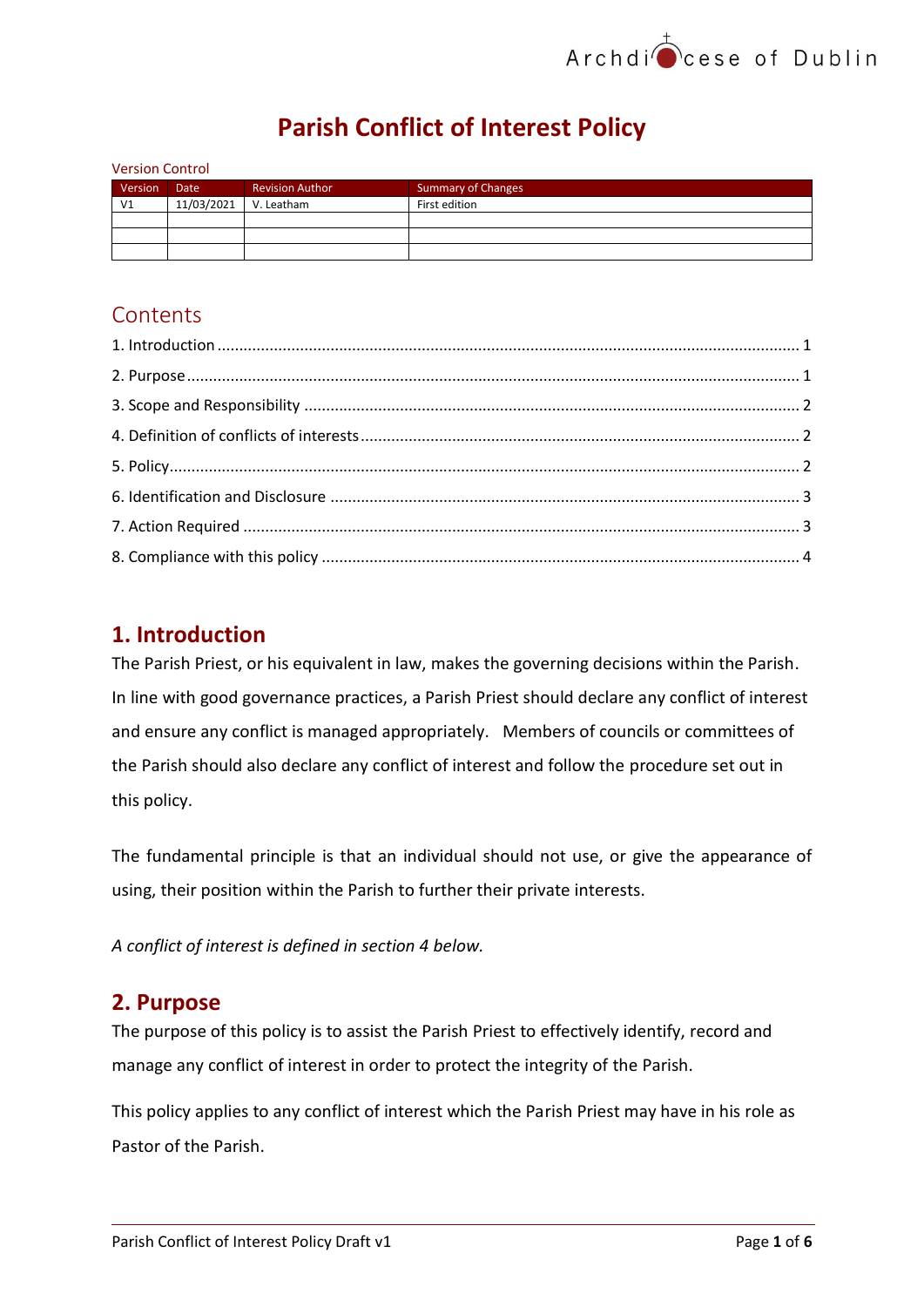

This policy also applies to any member of a Parish Committee who have influence on governing decisions of the Parish.

## <span id="page-1-0"></span>**3. Scope and Responsibility**

The Parish Priest is accountable for ensuring the implementation of this policy. Members of committees and councils, who play an influencing role in the process of decision making on governing matters, should also declare conflicts of interest. The Parish Priest and chairperson of each meeting should then ensure any conflict declared is managed appropriately. The Vicar Forane may also support the Parish Priest where applicable.

The provisions of this Conflict of Interest Policy sit alongside any relevant provisions of Canon Law, to which the Parish Priest must always ensure adherence on his part.

## <span id="page-1-1"></span>**4. Definition of conflicts of interests**

A conflict of interest is any situation in which an individual's personal interests or loyalties could, or could be seen to, prevent the individual from making a decision in the best interests of the Parish. This personal interest may be direct or indirect, and can include interests of a person connected to the individual.

These situations present the risk that a person will make a decision based on, or affected by, these influences, rather than in the best interests of the Parish, and therefore must be managed accordingly.

## <span id="page-1-2"></span>**5. Policy**

**5.1** This policy has been developed because conflicts of interest commonly arise, and do not need to present a problem to the Parish if they are openly and effectively managed. It is the policy of the Trust, as well as a responsibility of its trustees, that ethical, legal, financial or other conflicts of interest be avoided and that any such conflicts (where they do arise) do not conflict with their obligations to the Parish.

**5.2** The Parish Priest will manage conflicts of interest by requiring himself and members of council or committees of the Parish to:

- avoid conflicts of interest where possible
- identify and record any conflicts of interest
- carefully manage any conflicts of interest, and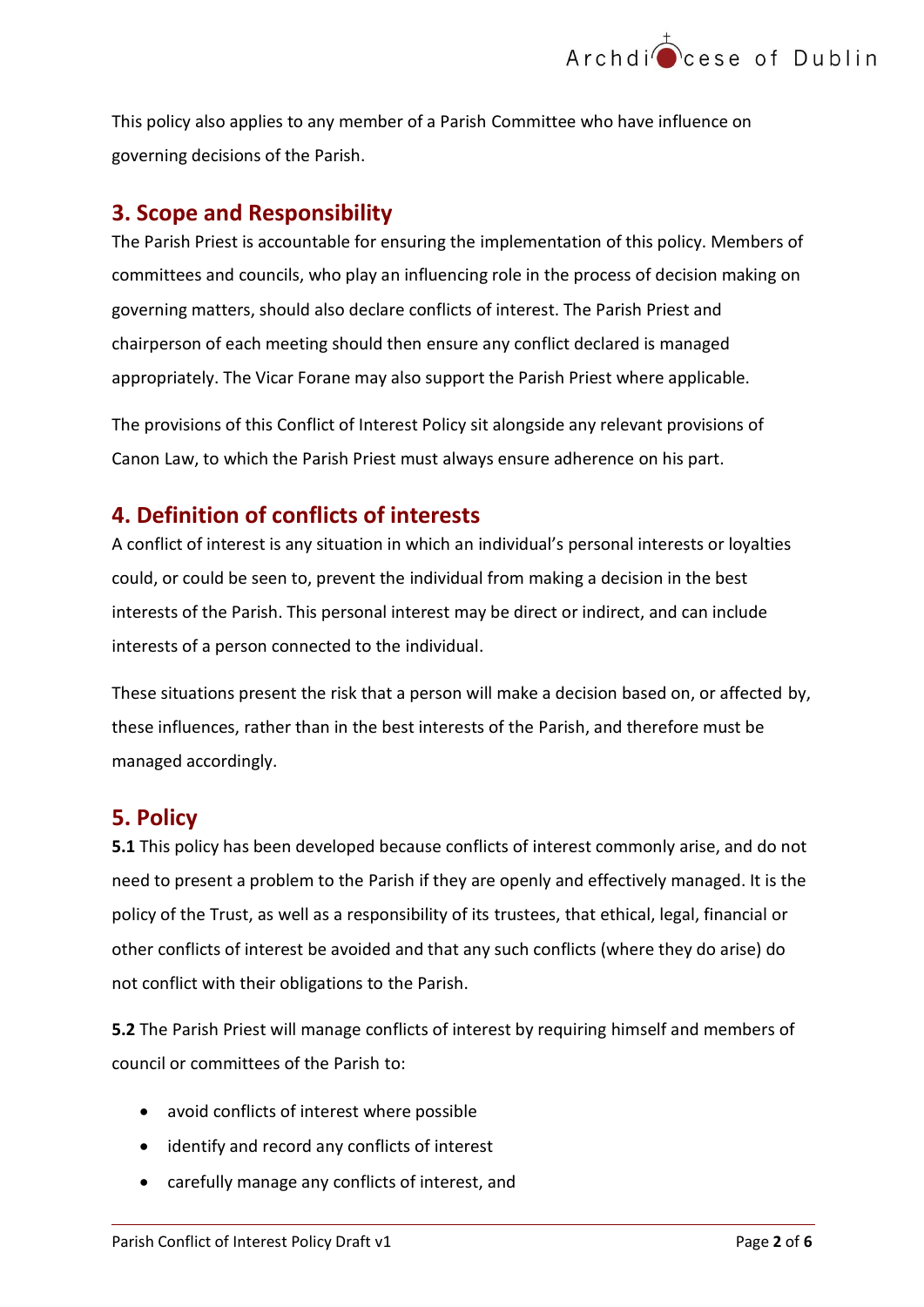• follow this policy and respond to any breaches.

**5.3** A Parish Priest or member of Council or committees of the Parish:

- must not put himself in a position where his personal interests and duties as a fiduciary may conflict;
- must not appropriate for himself or by way of diversion to another entity associated with him, any opportunities that the Parish is actively pursuing.

**5.4** A Parish Priest or member of council or committees of the Parish must be aware of circumstances where conflicts of interests can occur:

- failing to disclose interests or potential interests in contracts involving the Parish; or
- giving advice in relation to a contract or potential contract which involves someone connected to him/her.

**5.5** The Parish Priest is responsible for:

- establishing a system for identifying, disclosing and managing conflicts of interest within the Parish;
- monitoring compliance with this policy

### <span id="page-2-0"></span>6. Identification and Disclosure

Once an actual, potential or perceived conflict of interest is identified, it must be entered into the Parish Register of Interests (see appendix 1.) and declared at relevant council or committee meetings where the conflict applies. The Parish Register of Interests must be maintained and all information related to a conflict of interest recorded (including the nature and extent of the conflict of interest and any steps taken to address it). Meeting agendas should always include an opportunity for conflicts of interest to be declared. Meeting minutes should also note if a conflict of interest has arisen and how it has been managed within the meeting.

The Parish Register of Interest should be kept by the Parish Priest and available for the Finance Committee Chairperson to review.

### <span id="page-2-1"></span>**7. Action Required**

**7.1** In deciding what approach to take when a conflict of interest arises, it should be considered:

• whether the conflict needs to be avoided or simply documented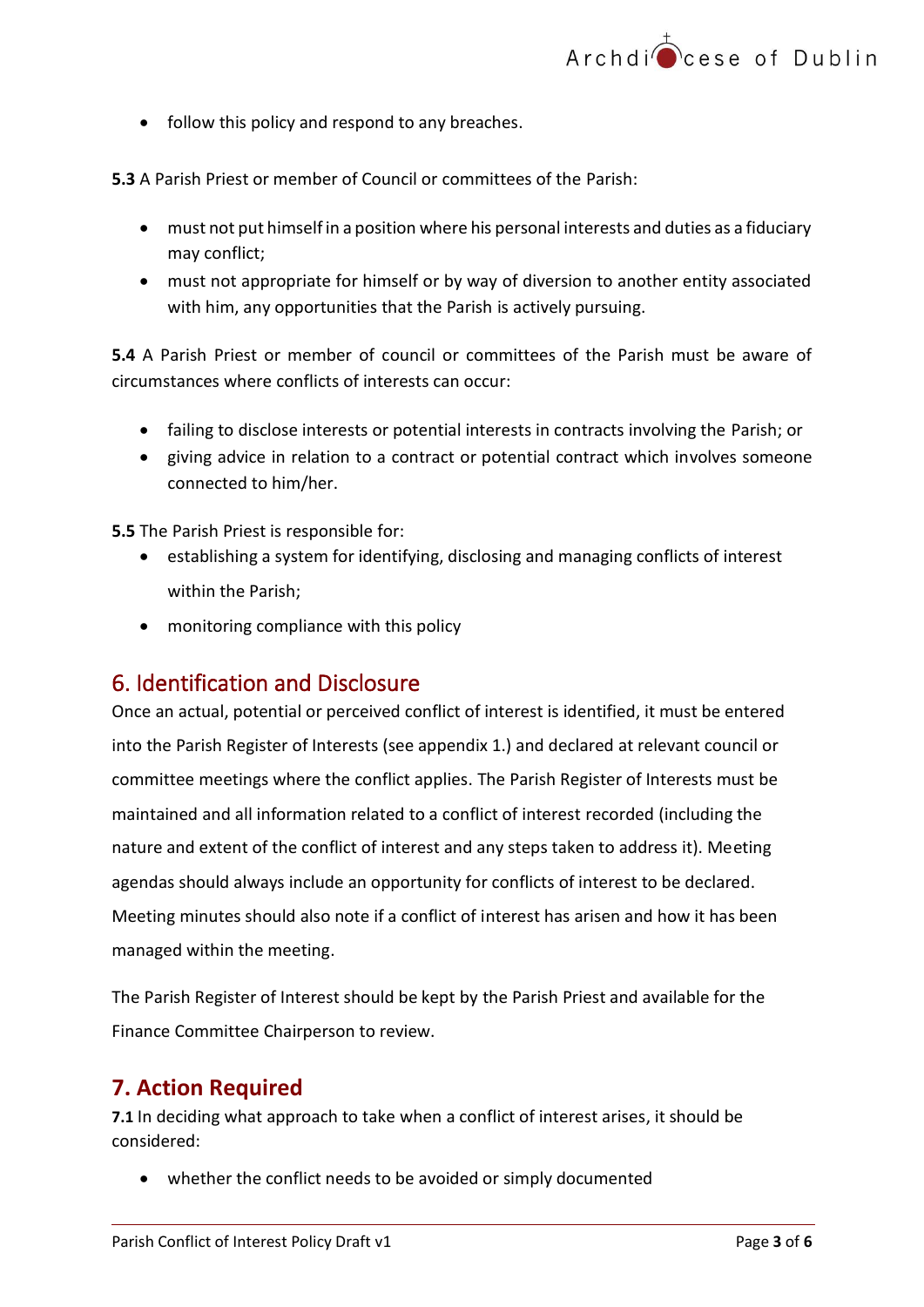- whether the conflict will realistically impair the disclosing person's capacity to impartially participate in offering advice or decision making
- if there are alternative options to avoid the conflict
- if there is a possibility of creating an appearance of improper conduct that might impair confidence in, or the reputation of, the Parish

Once the above has been duly considered, it should be determined if further action is required. Where required, the conflicted individual may not be present for the discussion or final decision relating to the conflict.

#### *Illustrative Example:*

*The roof of the Parish church requires repair. A member of the Parish Finance Committee makes a recommendation at a committee meeting for someone to fix the roof. He engages his brother's roofing firm. The roof is repaired and paid for.* 

This is conflict of interest for the member. He should have made an entry in the Parish Register of Interests and i) disclosed his interest at the meeting ii) identified his connection and iii) stepped out of discussions and/or voting around the choice of contractor. A good suggestion would be for the Parish to obtain 3 quotes for the repair work, so that the Parish obtains value for money. Details of how the conflict was disclosed and dealt with should have been recorded in the minutes of the meeting.

**7.2** If a Parish Priest has a conflict of interest, he should consult with the Vicar Forane when making a decision related to the conflict. To ensure accountability and transparency, details of this consultation should be documented on the Parish Conflict of Interests Register.

## <span id="page-3-0"></span>8. Compliance with this policy

If a Parish Priest has a reason to believe that a person subject to this policy has failed to comply with it, he will investigate the circumstances.

If it is found that a person has failed to disclose a conflict of interest, the Parish may take action against the person. This may include seeking the person's resignation from the position on council or committee of the Parish.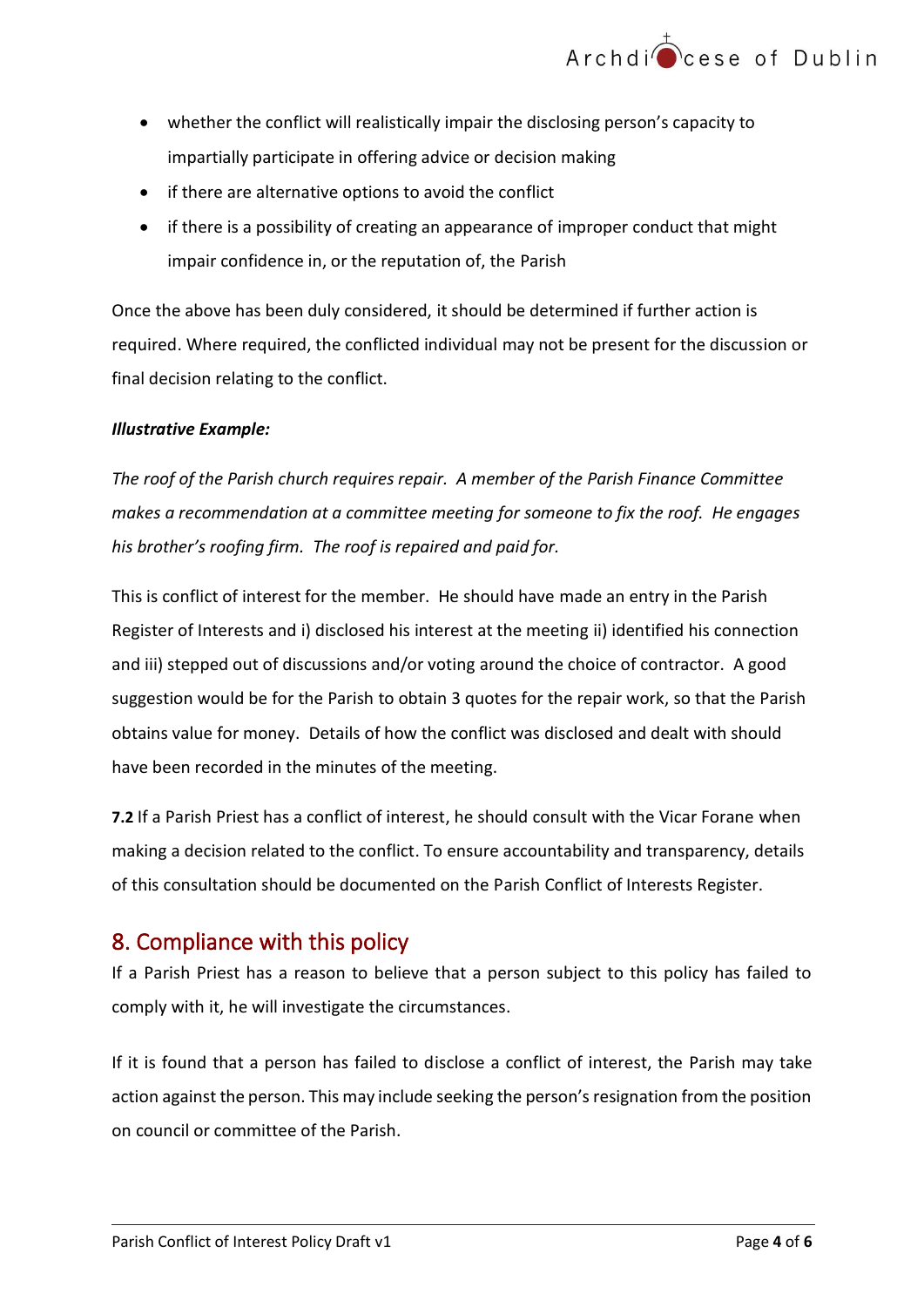

If a person suspects that a member of council or committee of the Parish has failed to disclose a conflict of interest, they must bring this to the attention of the Parish Priest.

If a person suspects that a Parish Priest has failed to disclose a conflict of interest, they must bring this to the attention of the Vicar Forane or Moderator of the Curia.